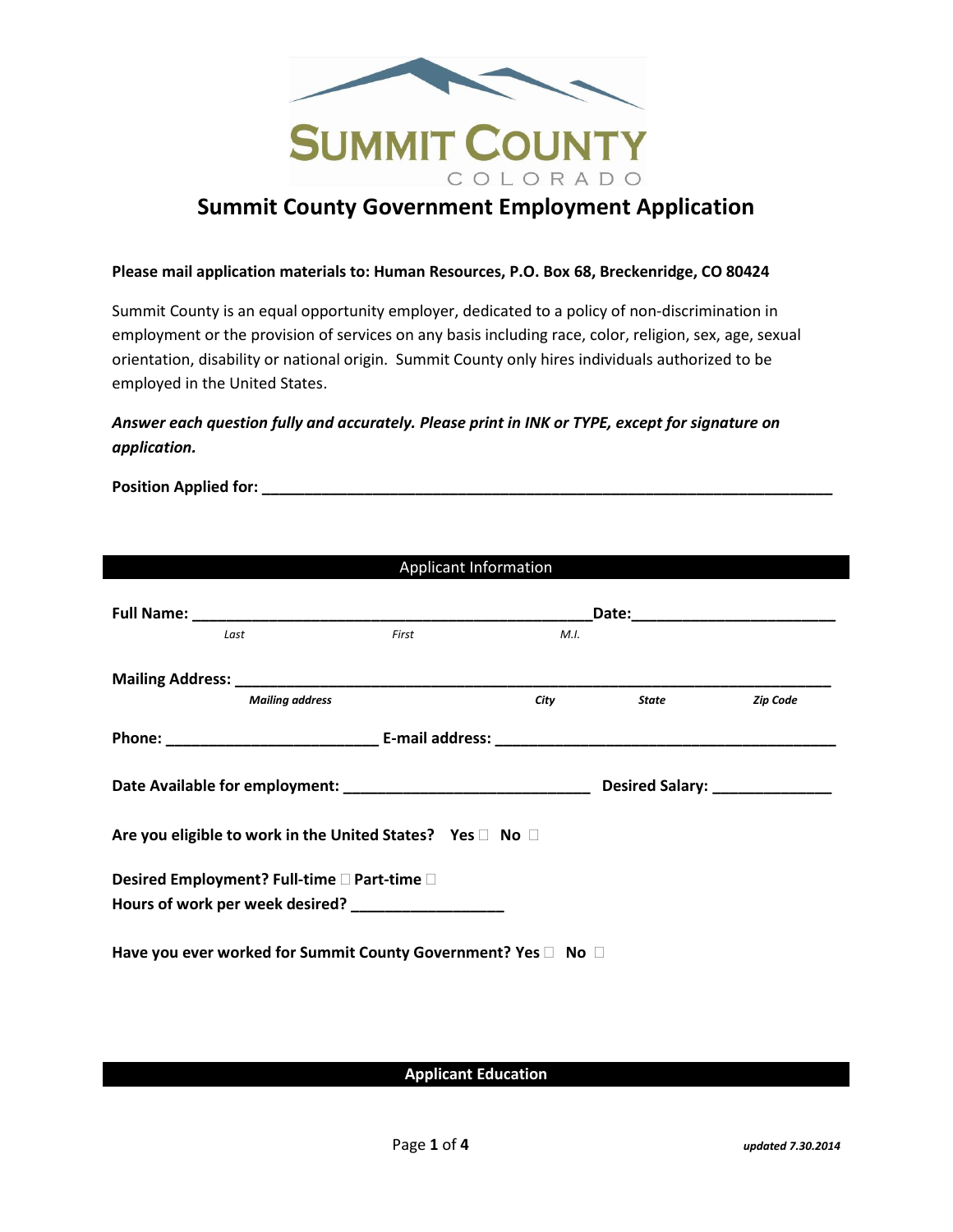| Did you graduate? Yes □ No □                                             |  |                                                                                                                  |  |  |  |
|--------------------------------------------------------------------------|--|------------------------------------------------------------------------------------------------------------------|--|--|--|
|                                                                          |  |                                                                                                                  |  |  |  |
| Did you graduate? Yes □ No □                                             |  |                                                                                                                  |  |  |  |
|                                                                          |  |                                                                                                                  |  |  |  |
| Did you graduate? Yes □ No □                                             |  |                                                                                                                  |  |  |  |
|                                                                          |  |                                                                                                                  |  |  |  |
|                                                                          |  | <b>Previous Employment CONTEX CONTENTS CONTINUES</b>                                                             |  |  |  |
|                                                                          |  |                                                                                                                  |  |  |  |
|                                                                          |  |                                                                                                                  |  |  |  |
|                                                                          |  |                                                                                                                  |  |  |  |
| <b>Responsibilities:</b>                                                 |  |                                                                                                                  |  |  |  |
|                                                                          |  |                                                                                                                  |  |  |  |
|                                                                          |  |                                                                                                                  |  |  |  |
|                                                                          |  |                                                                                                                  |  |  |  |
| May we contact your previous for a reference? Yes $\square$ No $\square$ |  |                                                                                                                  |  |  |  |
|                                                                          |  |                                                                                                                  |  |  |  |
|                                                                          |  | Phone:                                                                                                           |  |  |  |
|                                                                          |  |                                                                                                                  |  |  |  |
|                                                                          |  |                                                                                                                  |  |  |  |
|                                                                          |  | _Supervisor:__________________                                                                                   |  |  |  |
|                                                                          |  | Job Title: ___________________________________Starting Salary: \$_________________Ending Salary: \$_____________ |  |  |  |
| <b>Responsibilities:</b>                                                 |  |                                                                                                                  |  |  |  |
|                                                                          |  |                                                                                                                  |  |  |  |
|                                                                          |  |                                                                                                                  |  |  |  |
|                                                                          |  |                                                                                                                  |  |  |  |
|                                                                          |  |                                                                                                                  |  |  |  |
| May we contact your previous for a reference? Yes $\square$ No $\square$ |  |                                                                                                                  |  |  |  |
| Previous Employment (continued)                                          |  |                                                                                                                  |  |  |  |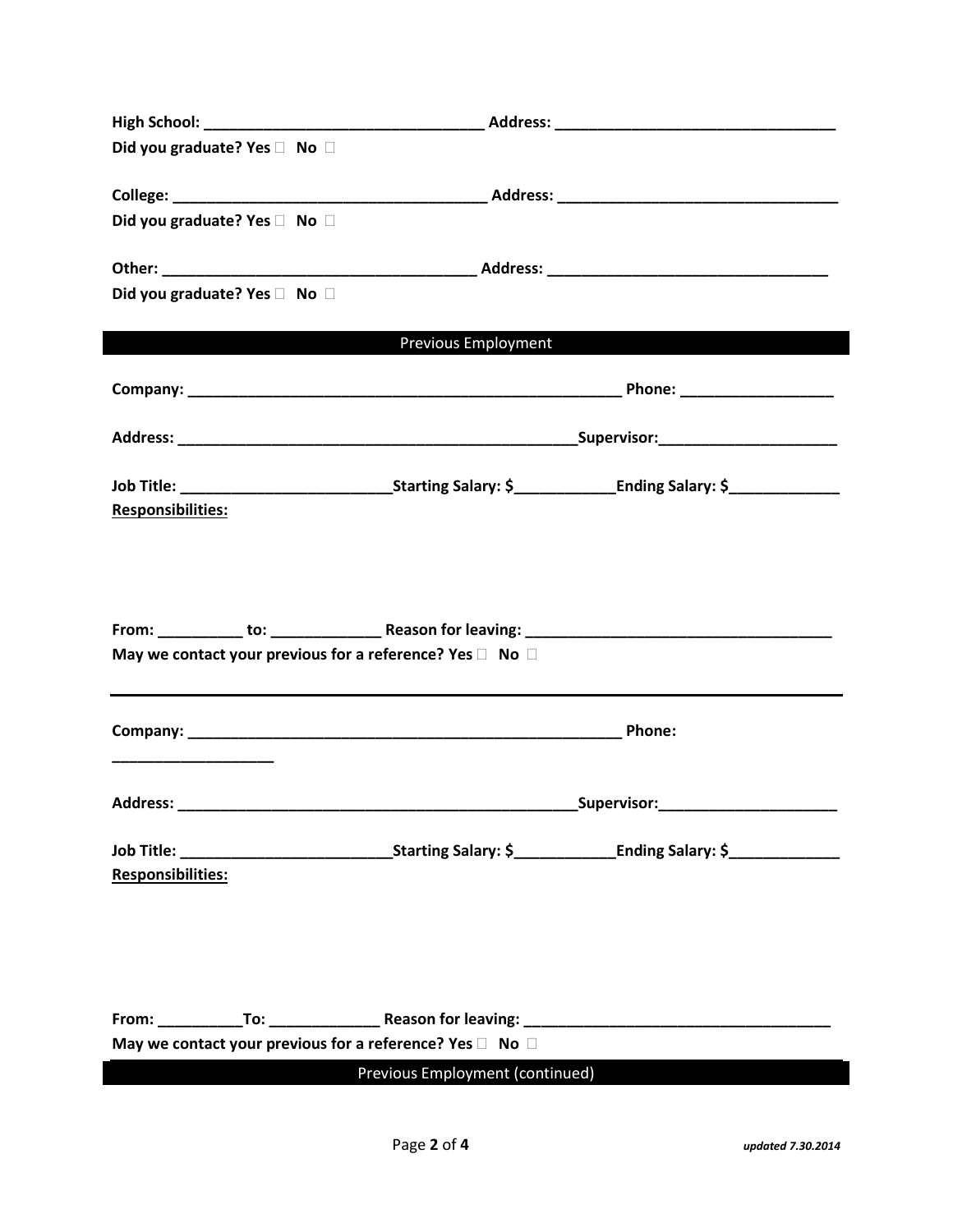|                                                   | Phone: _____________________                                             |  |  |  |
|---------------------------------------------------|--------------------------------------------------------------------------|--|--|--|
|                                                   | _Supervisor:_____________________________                                |  |  |  |
| <b>Responsibilities:</b>                          |                                                                          |  |  |  |
|                                                   |                                                                          |  |  |  |
|                                                   |                                                                          |  |  |  |
|                                                   | May we contact your previous for a reference? Yes $\square$ No $\square$ |  |  |  |
|                                                   | <b>Military Service</b>                                                  |  |  |  |
|                                                   |                                                                          |  |  |  |
|                                                   |                                                                          |  |  |  |
|                                                   |                                                                          |  |  |  |
| Are you currently in the Armed Forces: Yes D No D |                                                                          |  |  |  |
|                                                   | References                                                               |  |  |  |
| Please list three professional references.        |                                                                          |  |  |  |
|                                                   |                                                                          |  |  |  |
|                                                   |                                                                          |  |  |  |
|                                                   |                                                                          |  |  |  |
|                                                   |                                                                          |  |  |  |
|                                                   |                                                                          |  |  |  |
|                                                   |                                                                          |  |  |  |
|                                                   |                                                                          |  |  |  |
|                                                   |                                                                          |  |  |  |
|                                                   |                                                                          |  |  |  |
|                                                   | $\mathbf{r}$                                                             |  |  |  |

### **Disclaimer and Signature**